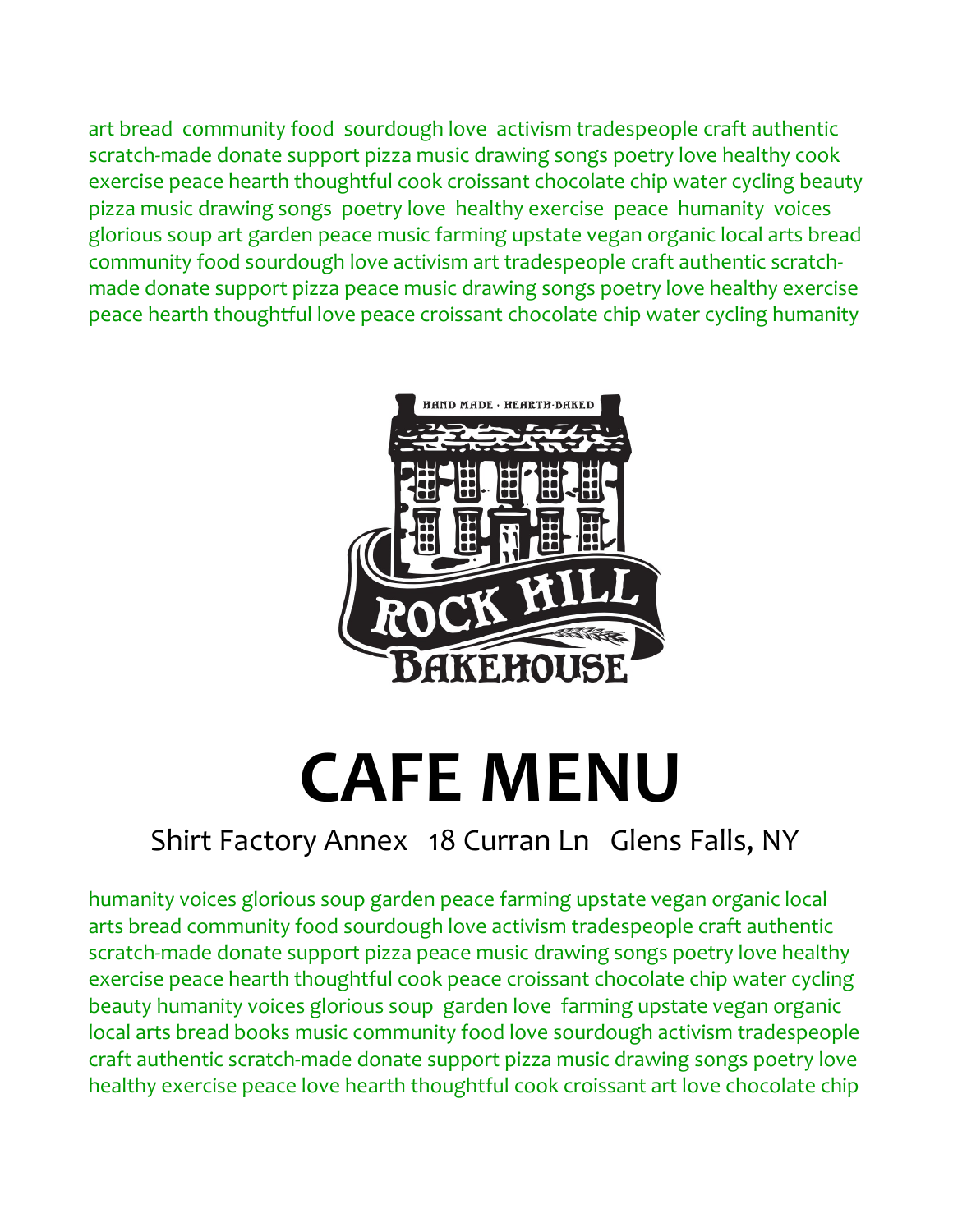#### **A MESSAGE FOR GLUTEN-FREE FRIENDS AND CUSTOMERS**

 **GF =** made with 100% GF ingredients **\* =** minor substitution can make item GF Every effort is made to prevent cross-contamination but we cannot guarantee it.

 $\mathcal{L}_\text{max}$  and the contract of the contract of the contract of the contract of the contract of the contract of

| <b>COLD DRINKS</b> | All Drinks in our cooler are priced as marked and include deposit<br>Saratoga Water, Cooper's Cave Soda, Zevia Zero-Cal Soda & Tea                                                                                                                |                                                                                                 |
|--------------------|---------------------------------------------------------------------------------------------------------------------------------------------------------------------------------------------------------------------------------------------------|-------------------------------------------------------------------------------------------------|
| <b>HOT DRINKS</b>  | Coffee, Tea and Espresso (100% Organic, 100% Fair-Trade)<br>Equal Exchange Coffee/Sensibiliteas Teas 1202 2.25 1602 2.75                                                                                                                          |                                                                                                 |
| <b>SPECIALTY</b>   | Espresso Shots Are Doubles  Syrups 75cts  Decaf Available<br>Latte<br>Mocha Latte<br>Chai Latte<br><b>Turmeric Latte</b><br>Cappuccino<br>Red Eye<br>Americano<br>Double Shot                                                                     | 16oz 4.50<br>16oz 4.95<br>16oz 4.75<br>16oz 4.75<br>16oz 4.50<br>16oz 4.75<br>16oz 3.95<br>2.95 |
| <b>SALADS (GF)</b> | Served w/choice dressing and buttered bread (GF bread + \$2)<br>Organic produce, great handmade bread, chef-made dressings                                                                                                                        |                                                                                                 |
|                    | Housemade: Caesar, Russian, Balsamic, Ranch, Boo Cheeze<br>Rosemary Garlic, Habanero Agave, Creamy Shitake,<br>Agrodolce:<br>Blackberry Peppercorn, Orange Chipotle, Curry Turmeric                                                               |                                                                                                 |
| <b>CAESAR (GF)</b> | Organic Romaine, Garlic Croutons, Parm (Caesar)<br>THE GARDEN (GF)Spinach, Romaine, Red Peppers, Onion, Olives, Carrot 7.50 / 12.95<br>Tomato, Shredded Mozz (Rosemary Garlic)<br>SUNNY SALAD (GF) Spinach, Mesclun Mix, Black Olives, Red Onion, | 7.50/12.95<br>7.50/12.95                                                                        |
|                    | Tomato, Sunflower Seeds, Green Apple, Walnuts,<br>Dried Cranberries (Blackberry Peppercorn)<br><b>LOVACADO (GF)</b> Spinach, Mesclun Mix, Cucumber, Tomato, Sprouts                                                                               | 7.50/12.95                                                                                      |
|                    | Mashed Avocado (Habanero Agave)<br><b>THE FARMER (GF) Romaine, Mesclun Mix, Mushroom, Cucumber,</b>                                                                                                                                               | 7.50/12.95                                                                                      |
|                    | Red Peppers, Artichoke Hearts, Red Onion (Boo Cheeze)                                                                                                                                                                                             |                                                                                                 |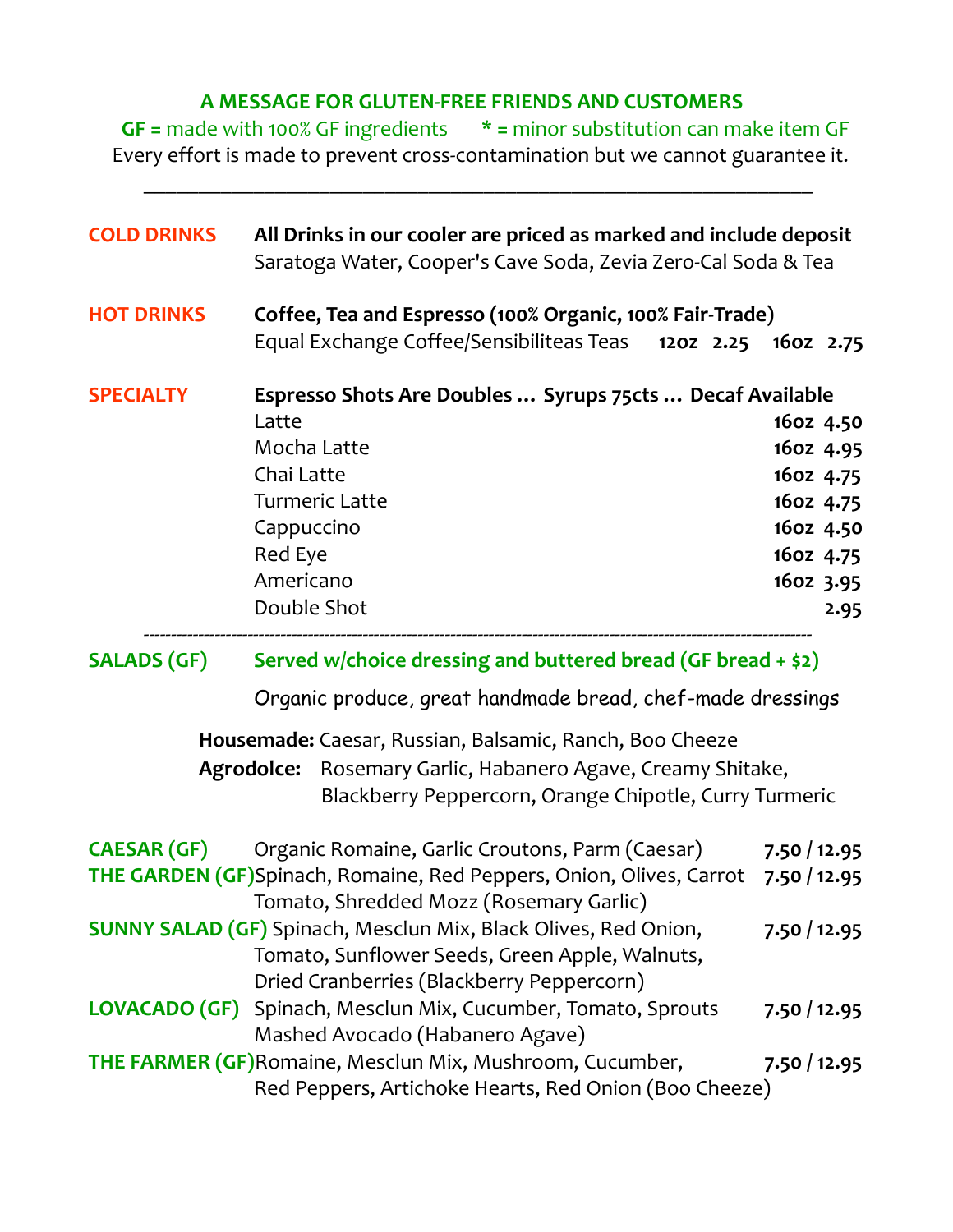### **SOUP/CHILI (GF) Soups are all GF & served w/warm buttered bread (GF bread + \$2)** Cook's Magazine, our breads "turn soup or salad into a full meal" Check out our Daily Board … we usually have three **6.95 / 9.95** chef-made soups and a chili every day

 $\mathcal{L}_\text{max}$  and the contract of the contract of the contract of the contract of the contract of the contract of

#### **SANDWICHES Served w/Deli Pickle, Saratoga Chips or CC Cookie Dough**

|                    | A great sandwich begins with amazing bread! (GF bread +\$2)               |       |
|--------------------|---------------------------------------------------------------------------|-------|
|                    | <b>MIMI'S REUBEN</b> Pastrahmi w/Russian & Sauerkraut on Marble Rye       | 13.95 |
|                    | <b>GRANNY SMITH</b> Cinnamon Raisin w/Curried Mayo, Cheeze, Seitan, Apple | 13.95 |
|                    | <b>GAME CHANGER</b> Toasted Sourdough, Halo Bakon, Mayo, Lettuce, Tomato  | 13.95 |
| <b>HEALTHY AF*</b> | A veritable salad on toasted 8-Grain w/Hummus & Pesto                     | 12.50 |
| <b>GROWN-UP*</b>   | A sumptuous grilled Cheeze w/Pesto on Farm                                | 12.50 |
|                    |                                                                           |       |

| <b>BERGERS</b> | Served w/Deli Pickle, Saratoga Chips or CC Cookie Dough                     |       |
|----------------|-----------------------------------------------------------------------------|-------|
|                | All bergers and buns scratch-made right here (GF bread +\$2)                |       |
| <b>BERGER*</b> | Quinoa/Mushroom Berger, LTO, Pickle, Russian, Brioche Bun 12.75             |       |
|                | <b>CHEEZEBERGER*</b> Our Berger and Bun w/Mayo & Dijon, Cheeze, LTO, Pickle | 13.50 |

 $\mathcal{L}_\text{max}$  , and the contract of the contract of the contract of the contract of the contract of the contract of the contract of the contract of the contract of the contract of the contract of the contract of the contr

## **DANIEL'S FARE Traditional (GF) Dishes Made by Chef Danny Khokhar** Chef-selected spicing makes for amazing Pakistani food! **YELLOW DAHL (GF)** Yellow Dahl Tarka (w/Basmati Rice) **6.95 / 9.95 DAN'S SPECIAL (GF)** A new dish each week. Check out our board! **6.95 / 9.95 PAKORA (GF)** Chickpea Vegetable Fritters (5 pieces) w/choice **8.95** of Herbed Yogurt or Onion Chutney for dipping **HUMMUS PLATE (GF)** Spinach Artichoke Hummus w/Veggies and GF Bread **8.95**  $\mathcal{L}_\text{max}$  , and the contract of the contract of the contract of the contract of the contract of the contract of the contract of the contract of the contract of the contract of the contract of the contract of the contr

| <b>ITALIAN FARE</b>   | Our Italian Fare is all GF and served w/Garlic Bread (GF Bread +\$2)      |       |
|-----------------------|---------------------------------------------------------------------------|-------|
|                       | You wouldn't even know it's gluten-free unless we told you.               |       |
| <b>LASAGNA (GF)</b>   | Lasagna with Red Sauce, Veggies, Tofu Rikotta, Mozza                      | 13.95 |
| <b>MACKIN (GF)</b>    | Elbow Noodles w/Creamy Cheeze Sauce and Tofu Chikken                      | 13.95 |
| <b>RED SAUCE (GF)</b> | Rotini served w/Sawsage Crumbles and Red Sauce                            | 13.95 |
|                       | LITTLE CITY (GF) Penne w/Garlic, Olive Oil, Sauteed Mushrooms & SD Tomato | 13.95 |
| PESTO (GF)            | Spaghetti tossed with Sawsage Crumbles in Creamy Pesto                    | 13.95 |